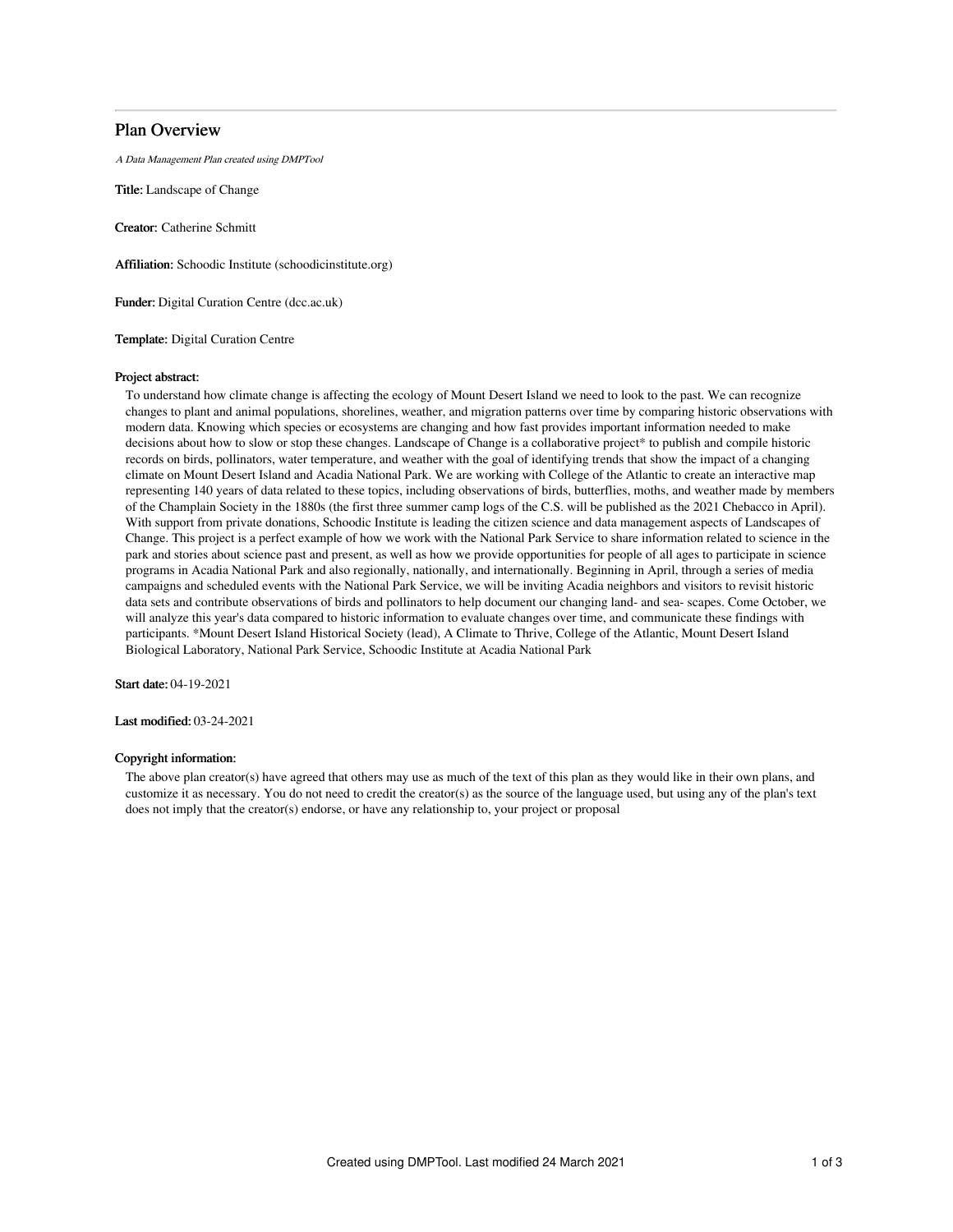# Landscape of Change

#### Data Collection

#### What data will you collect or create?

Observations of birds, butterflies, bees, and moths

#### How will the data be collected or created?

via iNaturalist and eBird and to a lesser extent social media.

#### Documentation and Metadata

What documentation and metadata will accompany the data? Observer, location, date, notes.

Ethics and Legal Compliance

#### How will you manage any ethical issues?

Data providers have control over privacy and location information and agree to terms of iNaturalist and eBird.

How will you manage copyright and Intellectual Property Rights (IP/IPR) issues?

Need to figure out iNaturalist and eBird permissions...data from Acadia National Park are public.

#### Storage and Backup

#### How will the data be stored and backed up during the research? via iNaturalist and eBird, and multiple hard drives.

#### How will you manage access and security?

Hard drives are secure via SI server. Data are accessible via iNaturalist and eBird.

## Selection and Preservation

Which data are of long-term value and should be retained, shared, and/or preserved? Data with research-grade observations (species identified), date, and to some extent location information will be preserved and archived with NPS via IRMA.

What is the long-term preservation plan for the dataset? IRMA

#### Data Sharing

#### How will you share the data?

Via frequent social media updates, occasional news stories on Schoodic Institute website, and some kind of event in Fall 2021. Possibly also a report or other summary publication.

### Are any restrictions on data sharing required?

It is possible that locations of endangered species or threatened plants may need to be kept confidential.

### Responsibilities and Resources

#### Who will be responsible for data management?

Schoodic Institute and eventually National Park Service.